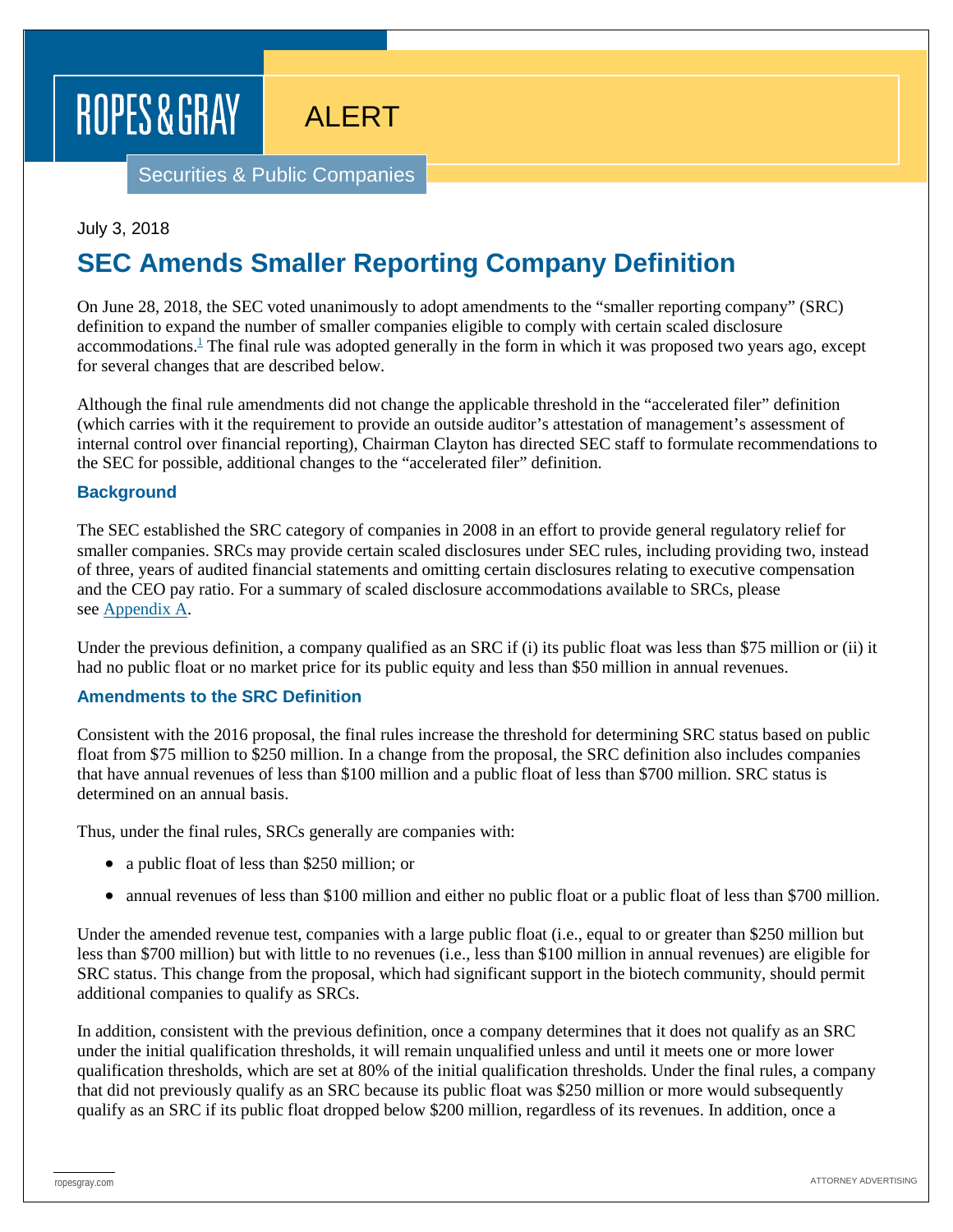ALERT | 2

company determines that it does not qualify as an SRC because it exceeded either or both of the \$100 million annual revenue and \$700 million public float thresholds, it will remain unqualified unless and until it meets one or both thresholds that have been exceeded:

| <b>Prior Annual</b><br><b>Revenues</b> | <b>Prior Public Float</b>       |                                         |                       |                                 |
|----------------------------------------|---------------------------------|-----------------------------------------|-----------------------|---------------------------------|
|                                        | None or less than \$700 million |                                         | \$700 million or more |                                 |
| Less than \$100 million                | Neither threshold exceeded.     |                                         | <b>Public float</b>   | Less than \$560 million;<br>and |
|                                        |                                 |                                         | <b>Revenues</b>       | Less than \$100 million.        |
| \$100 million or more                  | <b>Public float</b>             | None or less than \$700<br>million; and | <b>Public float</b>   | Less than \$560 million;<br>and |
|                                        | <b>Revenues</b>                 | Less than \$80 million.                 | <b>Revenues</b>       | Less than \$80 million.         |

By requiring that a company satisfy a separate, lower threshold to re-qualify for SRC status, the SEC has attempted to strike a balance between avoiding situations in which companies frequently enter and exit SRC status due to small fluctuations and not imposing an undue burden on companies seeking to qualify for SRC status.

#### **Amendments to the Financial Statement Requirements of Acquired Businesses**

When an SEC reporting company acquires a business, Rule 3-05 of Regulation S-X generally requires it to provide separate audited annual and unaudited interim pre-acquisition financial statements of the business if it is significant to the SEC reporting company, based on various investment, asset, and income tests. Previously, when at least one Rule 3-05 test was exceeded at the 50 percent level, a third year of financial statements was required unless net revenues of the acquired business were less than \$50 million in its most recent fiscal year, a threshold that was based on the revenue threshold in the previous SRC definition.

In another change from the 2016 proposal, the SEC increased the net revenue threshold in Rule 3-05(b)(2)(iv) of Regulation S-X from \$50 million to \$100 million, which is consistent with the increase made to the revenue threshold in the revised SRC definition. As a result, companies may omit financial statements of businesses acquired or to be acquired for the earliest of the three fiscal years otherwise required by Rule 3-05 of Regulation S-X if the net revenues of that business are less than \$100 million.

#### **Amendments to Accelerated Filer and Large Accelerated Filer Definitions**

The final rules preserve the application of the current thresholds contained in the "accelerated filer" and "large accelerated filer" definitions in Exchange Act Rule 12b-2. As a result, companies with \$75 million or more of public float that qualify as SRCs will remain subject to the requirements that apply to accelerated filers, including the timing of the filing of periodic reports and the requirement that accelerated filers provide the auditor's attestation of management's assessment of internal control over financial reporting required by Section 404(b) of the Sarbanes-Oxley Act. However, Chairman Clayton has directed SEC staff, and the staff has begun, to formulate recommendations to the SEC for possible, additional changes to the "accelerated filer" definition.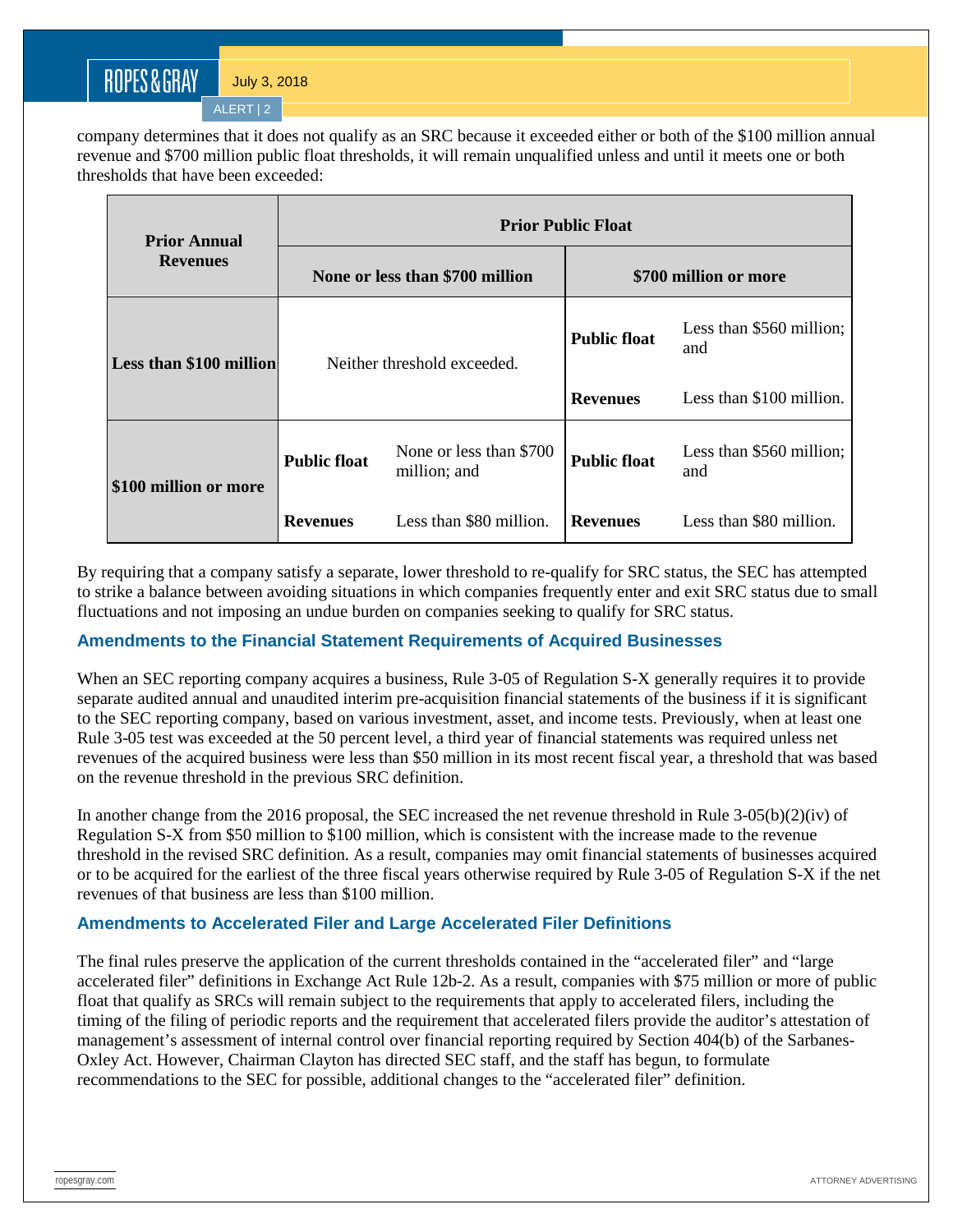## ROPES&GRAY

July 3, 2018

ALERT | 3

#### **Practical Considerations**

The final rules will become effective 60 days after official publication in the Federal Register. The final rules also contain minor, technical revisions to the cover pages of Securities Act Forms S-1, S-3, S-4, S-8, and S-11 and Exchange Act Forms 10, 10-Q, and 10-K. Companies should ensure that these technical updates are reflected in such Forms (and check all applicable check boxes thereto) for filings made with the SEC once the final rules are effective.

Based on SEC staff estimates, 966 additional companies will become eligible for SRC status in the first year under the new SRC definition. Smaller public companies should begin to evaluate whether they may qualify as an SRC as of a relevant measurement date<sup>2</sup> and assess the potential impact(s) of transitioning to scaled disclosures. For purposes of the first fiscal year ending after effectiveness of the final rules, a company will qualify as an SRC if it meets one of the initial qualification thresholds in the revised definition as of the date it is required to measure its public float or revenues, even if such company previously did not qualify as an SRC. For example, a company with a December 31 fiscal year end that previously was not an SRC and that had a public float of \$220 million as of June 29, 2018 (the last business day of its most recently completed second quarter) will qualify as an SRC for the fiscal year ending December 31, 2018.

Emerging growth companies (EGCs) are also eligible for a variety of accommodations, including scaled disclosure requirements. However, there are differences between the scaled disclosure requirements for an EGC versus an SRC. EGCs that may potentially exit EGC status and qualify for SRC status should seek to understand those differences to determine the impact on their required public disclosures.

In addition, since the final rule amendments did not change the applicable threshold in the "accelerated filer" definition, some companies may qualify as both SRCs and accelerated filers. As a result, SRCs will need to monitor whether they also become accelerated filers, which would subject those companies to the requirements that apply to accelerated filers, including the timing of the filing of periodic reports and the requirements of Section 404(b) of the Sarbanes-Oxley Act. These companies should also monitor any future SEC rulemaking on changes to the "accelerated filer" definition that would possibly reduce the number of SRCs that qualify as accelerated filers.

Please feel free to contact any member of Ropes & Gray's [securities & public companies](https://www.ropesgray.com/en/practices/Securities-and-Public-Companies) practice group or your usual Ropes & Gray contact with any questions about this Alert.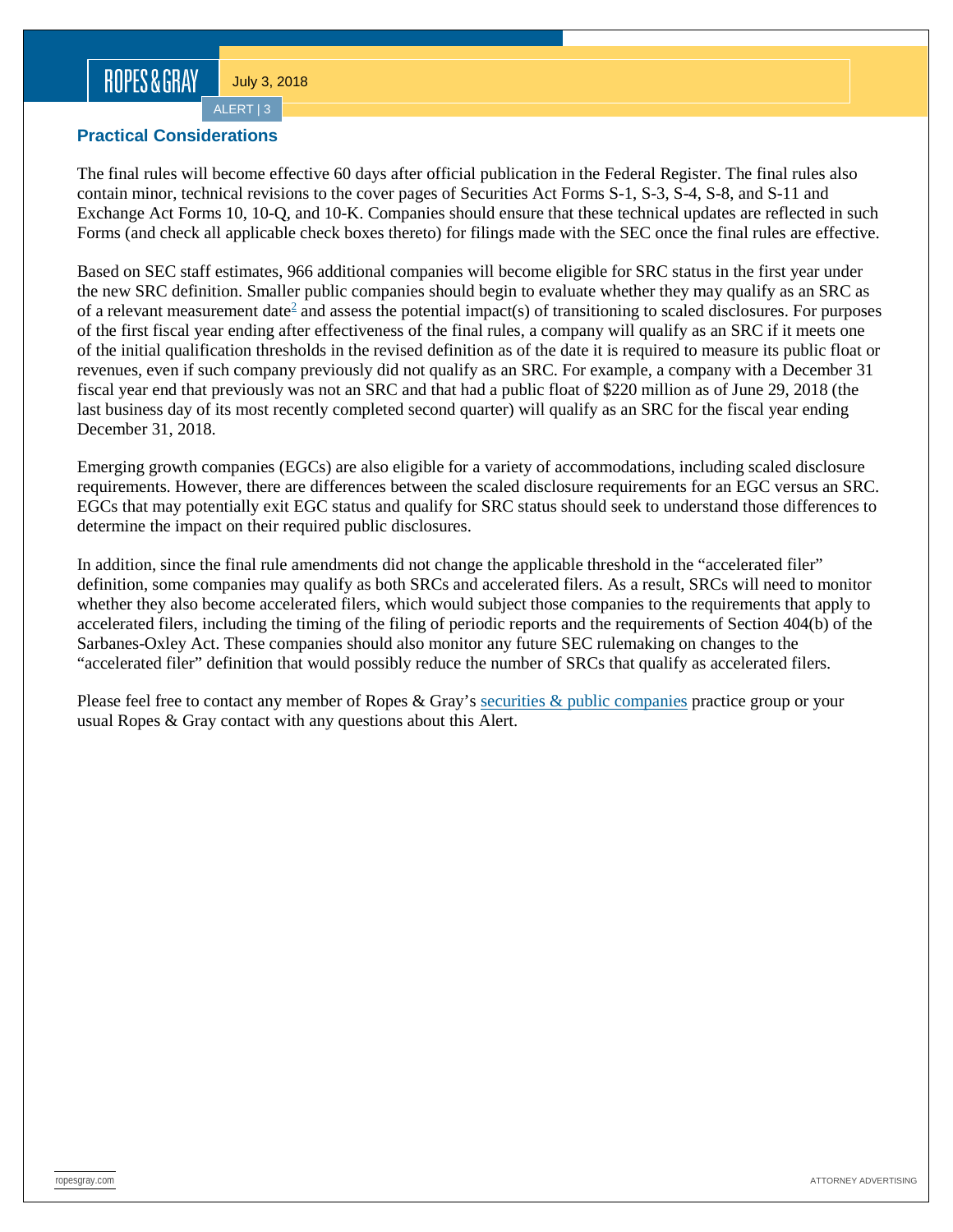ALERT | 4

## **Appendix A**

## **Scaled Disclosure Accommodations for SRCs**

| <b>Regulation S-K</b>                                                                                       |                                                                                                                                                                                                                                                                                                                                                                                                                                                                             |  |  |
|-------------------------------------------------------------------------------------------------------------|-----------------------------------------------------------------------------------------------------------------------------------------------------------------------------------------------------------------------------------------------------------------------------------------------------------------------------------------------------------------------------------------------------------------------------------------------------------------------------|--|--|
| <b>Item</b>                                                                                                 | <b>Scaled Disclosure Accommodation</b>                                                                                                                                                                                                                                                                                                                                                                                                                                      |  |  |
| 101 - Description of Business                                                                               | May satisfy disclosure obligations by describing the development of the<br>registrant's business during the last three years rather than five years.<br>Business development description requirements are less detailed than<br>disclosure requirements for non-SRCs.                                                                                                                                                                                                       |  |  |
| 201 - Market Price of and Dividends<br>on the Registrant's Common Equity<br>and Related Stockholder Matters | Stock performance graph not required.                                                                                                                                                                                                                                                                                                                                                                                                                                       |  |  |
| 301 - Selected Financial Data                                                                               | Not required.                                                                                                                                                                                                                                                                                                                                                                                                                                                               |  |  |
| 302 - Supplementary Financial<br>Information                                                                | Not required.                                                                                                                                                                                                                                                                                                                                                                                                                                                               |  |  |
| 303 - Management's Discussion and<br>Analysis of Financial Condition and<br>Results of Operations ("MD&A")  | Two-year MD&A comparison rather than three-year comparison.<br>Two-year discussion of impact of inflation and changes in prices rather<br>than three years.<br>Tabular disclosure of contractual obligations not required.                                                                                                                                                                                                                                                  |  |  |
| 305 - Quantitative and Qualitative<br><b>Disclosures About Market Risk</b>                                  | Not required.                                                                                                                                                                                                                                                                                                                                                                                                                                                               |  |  |
| 402 - Executive Compensation                                                                                | Three named executive officers rather than five.<br>Two years of summary compensation table information rather than<br>three.<br>Not required:<br>Compensation discussion and analysis ("CD&A").<br>Grants of plan-based awards table.<br>Option exercises and stock vested table.<br>Pension benefits table.<br>Nonqualified deferred compensation table.<br>Disclosure of compensation policies and practices related to<br>risk management.<br>CEO pay ratio disclosure. |  |  |
| 404 - Transactions With Related<br>Persons, Promoters and Certain<br><b>Control Persons</b>                 | Description of policies/procedures for the review, approval or<br>ratification of related party transactions not required.                                                                                                                                                                                                                                                                                                                                                  |  |  |